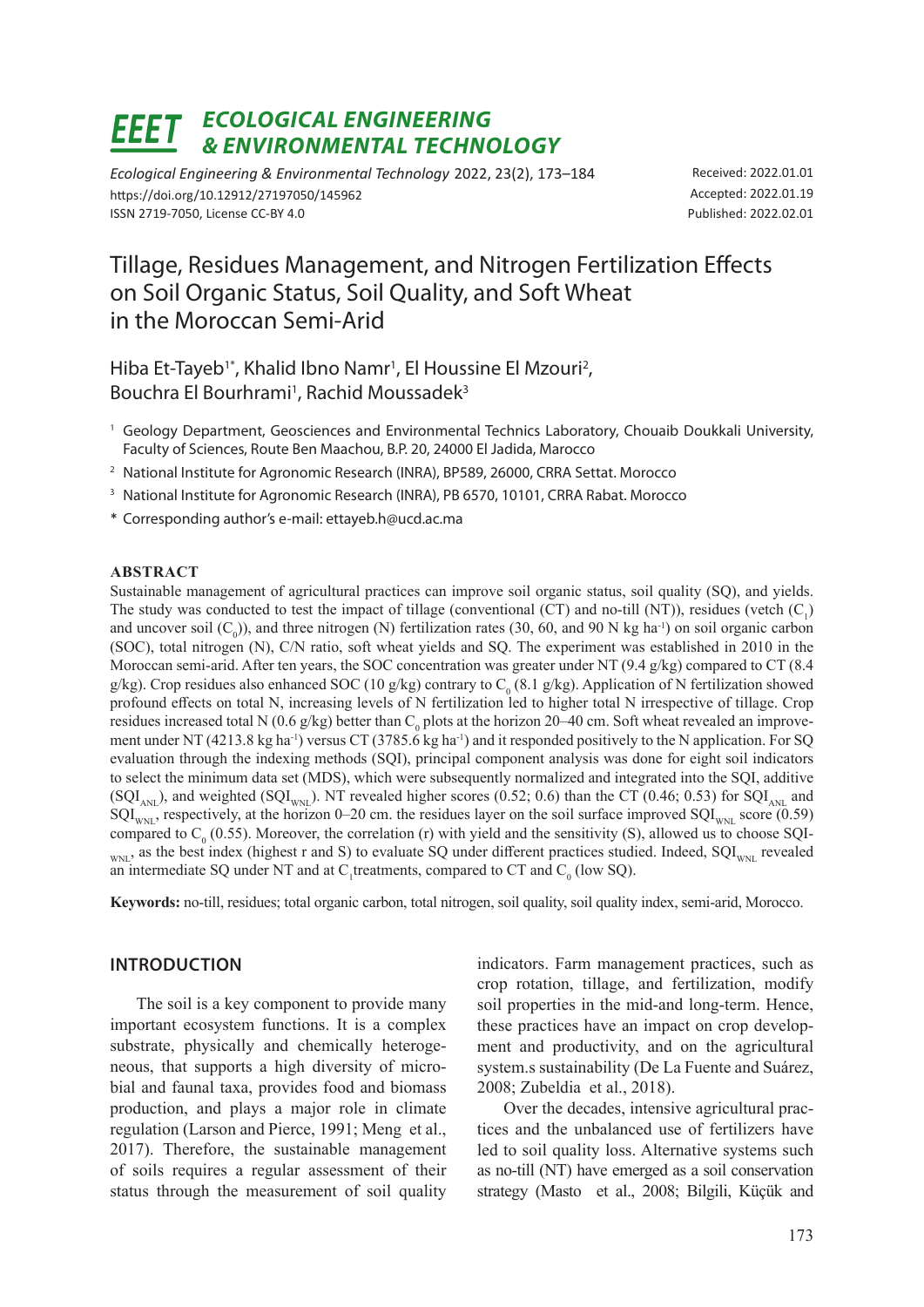Van Es, 2017). This strategy was developed mainly to control soil erosion by creating a protective crop residue layer on the soil surface. Therefore, the regular practice of this technique greatly affects the incorporation and distribution of soil organic carbon (SOC), as well as the soil functions and soil ecology (Kladivko, 2001; Blanco-Canqui and Lal, 2008; Moussadek et al., 2014). NT practices can enhance SOC and other soil nutrient stocks at two levels: (i) by reducing perturbations that promote the soil aggregate creation and preserving the SOC encapsulated in these stable aggregates against the rapid oxidation and then reduction of  $CO_2$  emissions (Six, Elliott and Paustian, 2000) and (ii) by local edaphic environment changes (bulk density, pore size distribution, temperature, water and air regime that can also restrict the biodegradation of SOC (Kay and VandenBygaart, 2002). Conservation tillage can also contribute to a reduction in fuel use and greenhouse gas emissions by reducing and even eliminating the number of tillage operations as well as avoiding soil macro-aggregate degradation created by soil tillage (Álvaro-Fuentes et al., 2008). However, NT is generally associated with the low availability of N minerals added due to its retention by residues left on the soil surface (Bradford and Peterson, 2000). Some studies have shown that the nitrogen immobilization phase is transient and that in the long term, this immobilization is temporary, under conservation systems that reduce the possibility of mineral N leaching and loss through denitrification (Schoenau and Campbell, 1996).

It is important to assess soil quality to help farmers confront soil degradation and population growth challenges. Soil quality assessment can be a powerful tool to identify and detect the effects of agricultural practices to guide sustainable land management and to diagnose soil nutrient requirements (McGrath and Zhang, 2003; Chen et al., 2013). Several methods have been proposed to assess soil quality over the decades, including soil quality indices, which are certainly the most commonly used (Andrews, Karlen and Mitchell, 2002). Soil quality index (SQI) is quite a simple tool, easy-to-use, and interrelated to soil management practices (Qi et al., 2009). The SQIs reveal 3 classes of soil quality;  $SQI < 0.55$  indicates low soil quality or degraded soil, 0.55< SQI <0.7 indicates intermediate soil quality, and SQI >0.7 indicates high soil quality (Marzaioli et al., 2010).

The impact of NT on crop yield is controversial (Pittelkow et al., 2015). Some studies report similar yields under the NT system compared to CT (Pittelkow et al., 2015; Büchi et al., 2017), some researchers report yield improvement under NT (Mrabet, 1997; Zhang et al., 2015), while others report decrease in crop yield under NT (Alvarez and Steinbach, 2009; Pittelkow et al., 2015). Remarkably, the impacts of tillage systems generally focus on average production while little attention is paid to yield stability (Macholdt and Honermeier, 2017; Knapp and Heijden, 2018). Under climate change, farmers may be more concerned about yield stability than production levels. This is a relevant topic since yield stability may increase or decrease over the long term depending on selected farming practices (Macholdt and Honermeier, 2017).

In Morocco, previous studies have shown that the SOC content in most of the soils is low  $(\leq 2\%)$ , related to the intensive soil practice, and caused soil quality loss and soil degradation (Soudi et al., 2003; Barbera et al., 2012; Mrabet et al., 2012). To address this situation, the adoption of conservation agriculture including NT has been recommended as an alternative strategy to reverse the spiral of soil degradation in many parts of the world, in China (Liu et al., 2012), Europe (Cwalina-Ambroziak et al., 2016), North America (Harker et al., 2016), Australie (Malik et al., 2015) and Morocco (Ibno-Namr and Mrabet, 2004; Moussadek et al., 2011; Laghrour et al., 2016; Aboutayeb, Yousfi and El Gharras, 2020). The effect of no-tillage on SOC and NT content has been widely studied by many authors. However, until now, there has been a lack of studies using SQIs to evaluate the effect of different agricultural practices on soil quality. In this context, the present study was conducted to evaluate soil quality under different agricultural practices using the indexing method, on a Vertisol in the Moroccan semi-arid. The objectives were (i) to evaluate the impact of agricultural management practices on SOC sequestration, Total N, soil quality and, crop yields. (ii) To study and validate the choice of the indexing method to evaluate soil quality.

# **MATERIALS AND METHODS**

# **Experimental site description**

The study was conducted at the experimental field of the national institute for agronomic research (INRA), Safi Province (latitude 32°24.08.0'' N, longitude 8°46.52.4'' W; and altitude 176 m). The soils at this site are classified as Vertisols. The region is characterized by an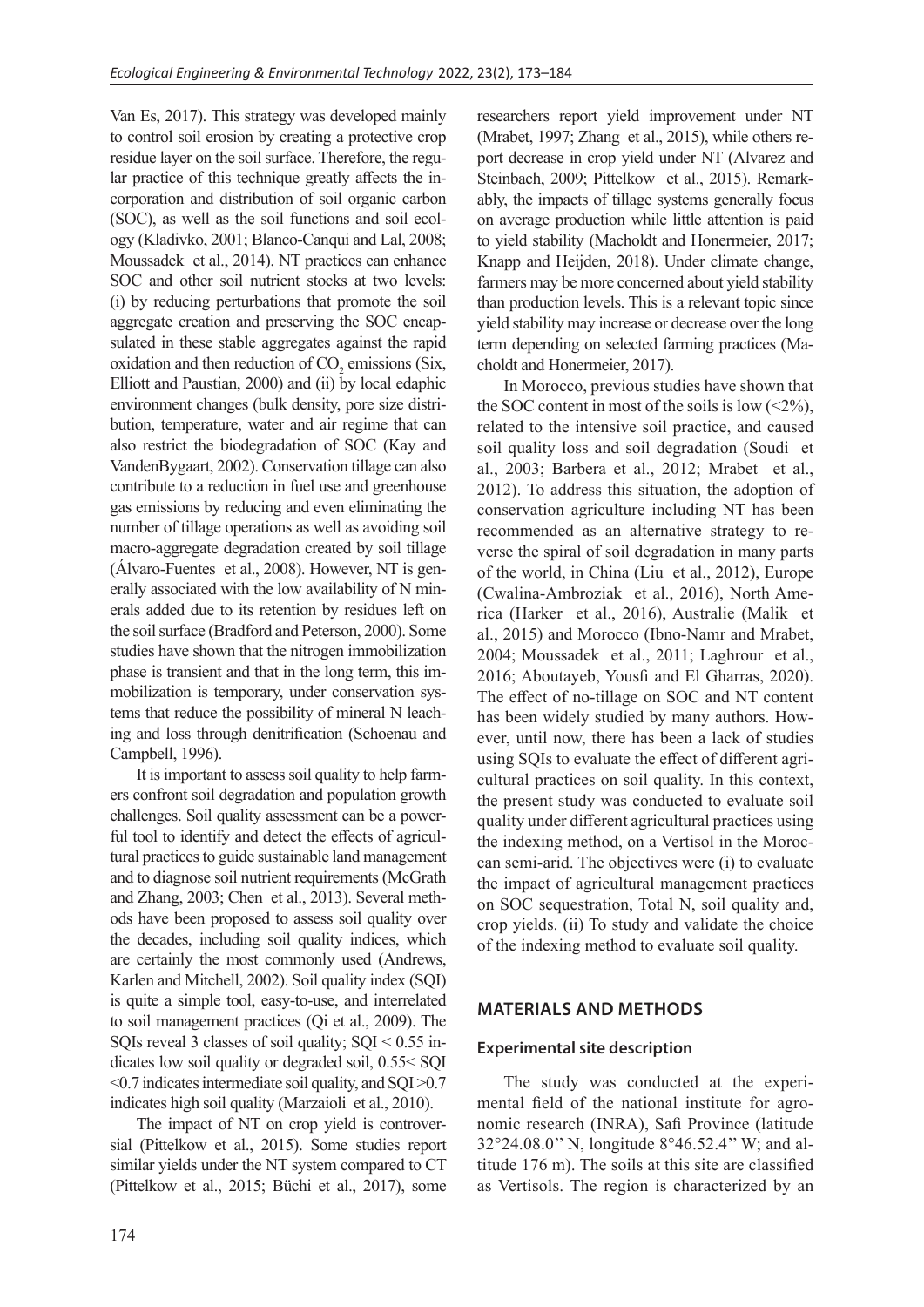arid climate (Alahiane, 2020) with the mean annual precipitation of 145 mm and temperature of 19.3 °C for the crop year 2019–2020.

# **Experimental design**

This research was established in 2010 under Soft Wheat/lentil rotation to study the effect of three factors: tillage, crop residues, and 3 rates of N fertilization. The adopted experimental design was a split-split plot. The whole plot had N fertilization rates with 3 rates  $(30 \text{ kg N} \text{ ha}^{-1}, 60 \text{ kg})$  $N$  ha<sup>-1</sup>,90 kg  $N$  ha<sup>-1</sup>), the split plot had two cover crops (vetch  $(C_1)$  and no cover  $(C_0)$ ) and the splitsplit-plot had two tillage types (NT and CT). Each treatment factor had four replications.

For the conventional tillage, plowing and leveling were done for soil preparation before seeding by a conventional disc harrow. For the no-till system, no soil preparation was necessary before seeding. The planting was done thanks to a combined seeder. Seeds and fertilizers are placed at the same time without turning the soil. The seeding was realized using Soft wheat (Arrehane variety) in November 2019 for all the plots at a planting density of 50 kg ha $^{-1}$ . Deep fertilization was applied to all the plots in the form of 3 composites: Di-Ammonium Phosphate 18–46 at 100 kg ha-1, Ammonium Sulphate  $21\%$  at 50 kg ha<sup>-1</sup>, and Potassium Sulphate 48% at 100 kg ha-1. Nitrogen fertilisation was surface applied as ammonium nitrate  $(NH_4NO_3)$  70 days after Soft wheat seeding for the plots with 60 kg N ha<sup>-1</sup> and 90 kg N ha<sup>-1</sup>. Residues were placed directly on the surface after tillage and seeding operations. The  $C_1$  plots were covered by dry vetch residues (lentil crop), with 6 tons of crop residues per hectare, corresponding to 100% of surface coverage dispersed homogeneously.  $C_0$ plots were not covered (0% surface coverage).

# **Sampling and analysis**

In May 2020, Soil samples were collected after harvest for two depths 0–20 and 20–40 cm. The subsamples from each plot were mixed into one composite sample per plot. The samples were air-dried and ground to pass through a 2 mm sieve. Soil analyses were carried out on the following parameters for the two depths: Soil pH and Electrical conductivity (EC) were measured in deionized water. SOC was determined by (Walkley and Black, 1934). Total N was determined by the

Kjeldahl method (Bremner and Mulvaney, 1992). Available phosphorus  $(P_{avb})$  was determined by the Olsen method (Olsen et al., 1954). Exchangeable Potassium  $(K_{\text{ex}})$  and Sodium (Na) were extracted by an ammonium acetate solution.

# **Soil quality assessment**

Three main steps for soil quality assessment using SQI: 1) selection of a minimum data set (MDS). 2) scoring of the indicators, and 3). Calculation of SQI.

# **Principal component analysis**

Principal component analysis was used to select MDS to reduce the size of the data while minimizing the information loss (Oi et al., 2009; Armenise et al., 2013). At every principal component (PC), only the indicators with high eigenvalues ≥1 are more representative and will be selected (Govaerts, Sayre and Deckers, 2006). If several indicators have a high eigenvalue, a correlation between these indicators is necessary, to avoid redundancy (Askari and Holden, 2015). If these selected indicators are not correlated, they will all be retained in the minimum data set ( MDS), otherwise, only the indicator with the highest eigenvalue should be retained in the MDS (Andrews, Karlen and Mitchell, 2002).

# **Scoring of the MDS**

The selected MDS indicators have different units, so it is necessary to transform them into unitless values. The non-linear approach was used for this purpose. The non-linear scoring method has been considered the appropriate method for indexing soil quality indicators (Andrews, Karlen and Mitchell, 2002; Askari and Holden, 2014; Mukhopadhyay et al., 2016; Zhao et al., 2017). Cause it.s presented soil function better than linear scoring indices, which indicated the better differentiating ability of the SQI calculation by the non-linear scoring method to land management practice (Yu et al., 2018). For this approach, a sigmoid function has been developed and used in several articles (Eq.1), based on the principle criteria "more is better", "less is better" and "optimum" (Andrews et al., 2002; Masto et al., 2008; Raiesi, 2017; Edrisi, Tripathi and Abhilash, 2019).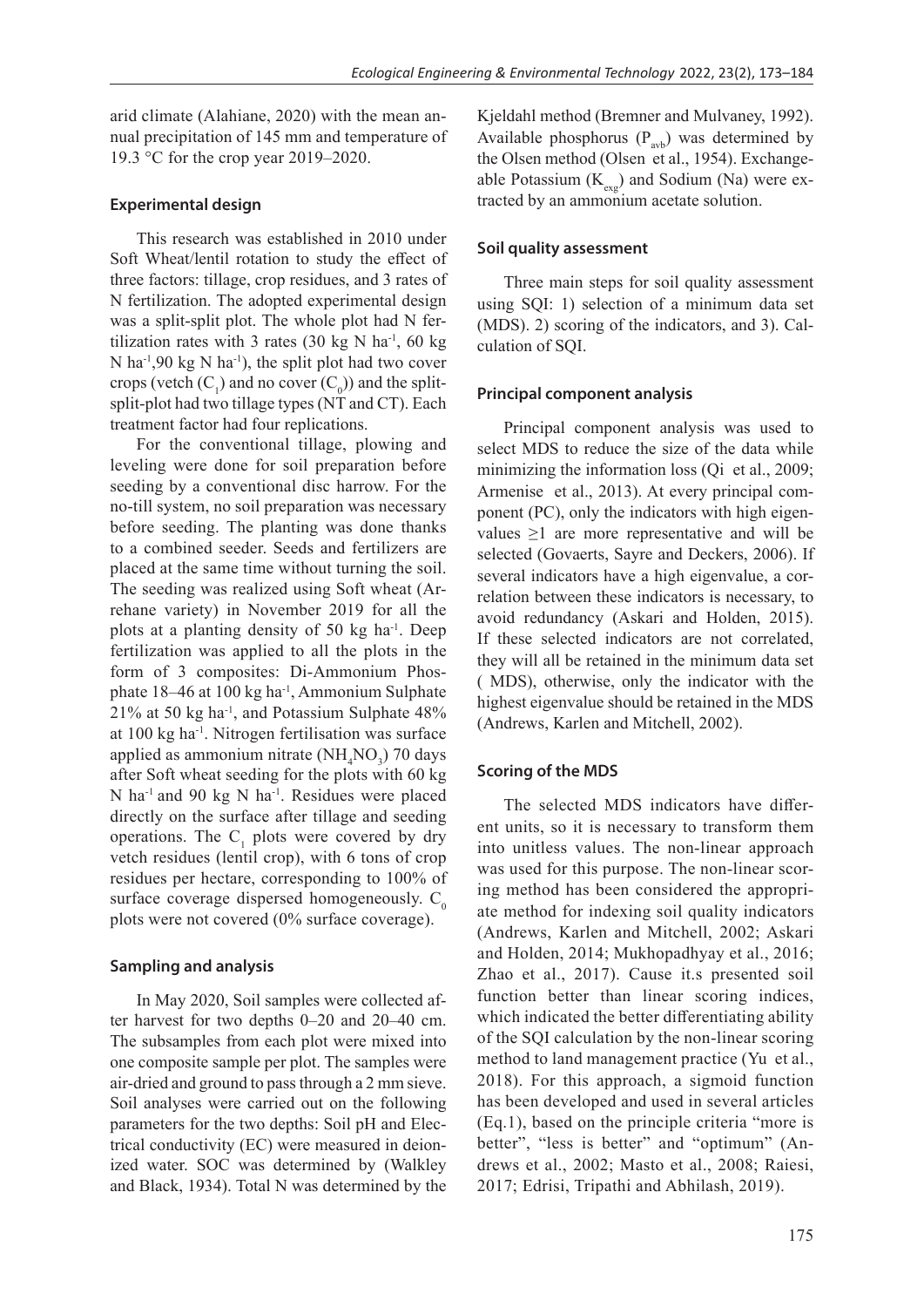$$
S_{NL} = a/\left(1 + \left(\frac{x}{x_0}\right)^b\right) \tag{1}
$$

where:  $S_{\scriptscriptstyle{NI}}$  is the non-linear score of the indicator between 0 and 1, *a* is the maximum value of the score (for our case equal to 1), *x* is the value of the indicator,  $x_0$  is the mean of each indicator, and slope b is -2.5 for "more is better" and  $+2.5$  for "less is better" (Askari and Holden, 2014).

#### **SQI calculation**

The scores of the transformed indicators were integrated into an SQI using the additive and weighted methods (Fig. 1) as described by (Andrews, Karlen and Mitchell, 2002; Askari and Holden, 2014) in their studies. The additive method is the simplest approach, consisting in adding the scores of the indicators obtained by the non-linear method, divided by the total number of MDS indicators (Andrews and Carroll, 2001; Vasu et al., 2016). The weighted method is the most complex. Each PC explains a percentage (%) of the total variance of the data. Then, each parameter of the MDS will receive the factor of the principal component from which it is selected, and will be multiplied by its non-linear score. The SQI values obtained must be between 0 and 1; a high index value indicates better soil quality (Andrews et al., 2002; Ray et al., 2014; Rangel-Peraza et al., 2017). The score obtained by the nonlinear method; n: The total number of indicators in the MDS; Wi: The factor obtained from the principal component analysis.

#### **Evaluation of indexing methods**

The indexing procedures were evaluated by the correlations coefficients between the SQIs and the crop production, and the sensitivity (S) calculation (Sheidai Karkaj et al., 2019). Sensitivity has been calculated as follows (Eq. 2):

$$
S = \frac{SQI_{max}}{SQI_{min}} \tag{2}
$$

where:  $SQL_{max}$  and  $SQL_{min}$  are the maximum et minimum *SQI* obtained for each index calculation method (Masto et al., 2008).

#### **Statistical analysis**

The normality test was performed on all data sets before the statistical analysis, using the Kolmogorov-Smirnov test and visual examination of the histograms. Data were subjected to variance analysis based on the General Linear Model (GLM) for the split-split-plot design. The other processing treatments concern a PCA, Pearson correlation, non-linear scoring, and SQI equations were performed by SPSS software version 20, and Excel 2016. The least significant difference (LSD at  $5\%$ ) test was used to compare means and SQI methods.

# **RESULTS**

# **Total organic carbon, total nitrogen and C/N ratio**

Table 1 demonstrates the effect of tillage systems, residues and 3 nitrogen fertilization rates on SOC, total N and C/N ratio for the two soil horizons (0–20 and 20–40 cm). The results showed that tillage and residues have a significant effect on SOC. The SOC concentration was higher under NT (9.37 g/kg) compared to CT system (8.42 g/kg) at the 0–20 cm horizon. While SOC at the 20–40 cm horizon did not show any differences across tillage. Crop residues at 0–20 cm allowed to increase the SOC contents (10.01 and 9.50 g/



**Figure 1.** Process for SQI assessment in this study Si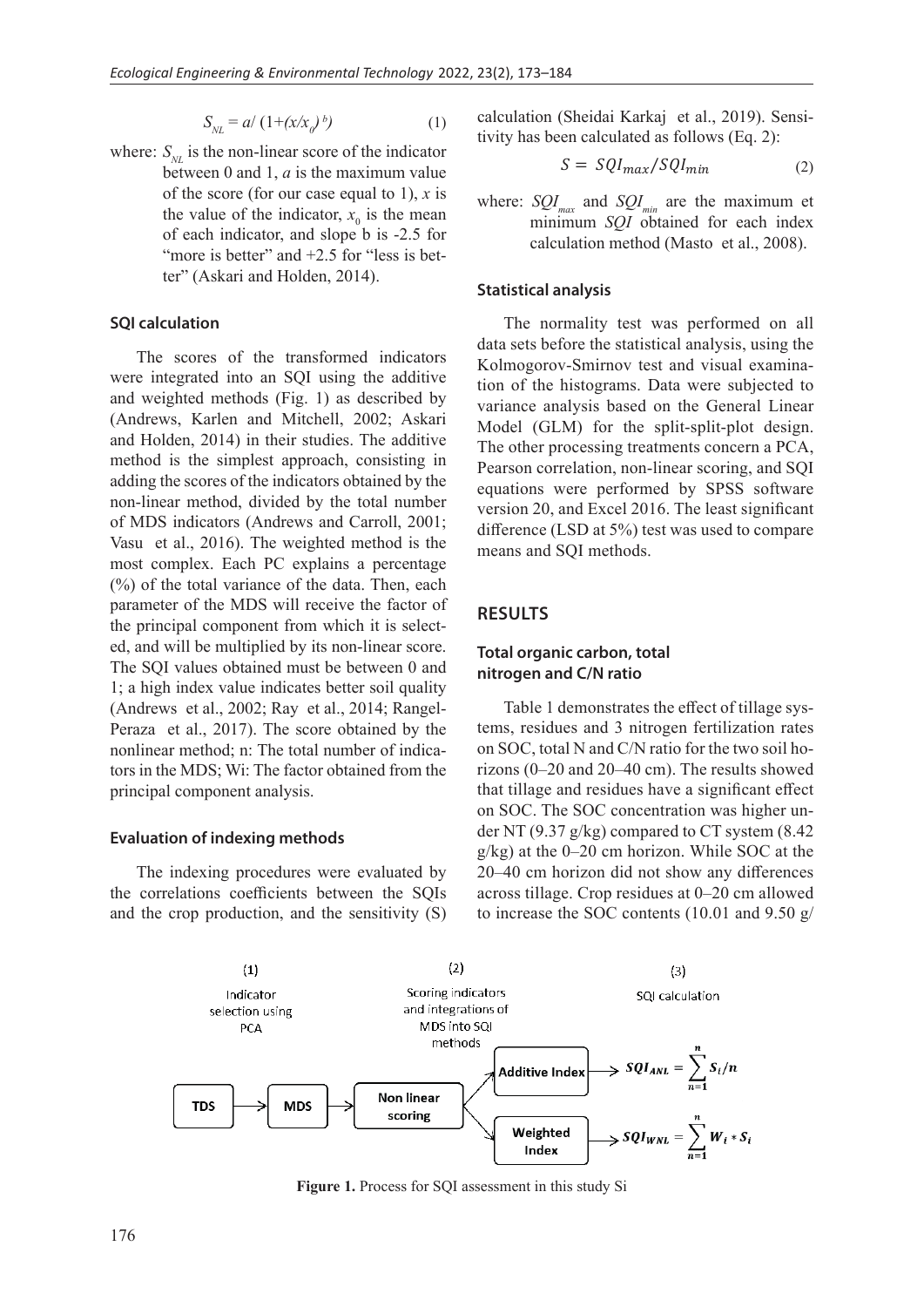| Indicators                            | <b>SOC</b> |           | <b>Total N</b> |           | C/N ratio |           |
|---------------------------------------|------------|-----------|----------------|-----------|-----------|-----------|
| Units                                 | g/kg       |           |                | g/kg      |           |           |
| Depth                                 | $0 - 20$   | $20 - 40$ | $0 - 20$       | $20 - 40$ | $0 - 20$  | $20 - 40$ |
| Factors                               |            |           |                |           |           |           |
| Tillage (T)                           |            |           |                |           |           |           |
| CT                                    | 8.42 B     | 8.18 A    | 0.59A          | 0.56A     | 14.55 B   | 14.80 A   |
| <b>NT</b>                             | 9.73 A     | 9.40 A    | 0.60A          | 0.54A     | 16.31 A   | 17.77 A   |
| Residues (R)                          |            |           |                |           |           |           |
| $C_{0}$                               | 8.14 B     | 8.09 B    | 0.60A          | 0.52B     | 13.73 B   | 16.01 A   |
| $C_{1}$                               | 10.01 A    | 9.50 A    | 0.59A          | 0.59A     | 17.13 A   | 16.56 A   |
| N rates (N)                           |            |           |                |           |           |           |
| $N_{30}$                              | 9.59 A     | 8.08 A    | 0.54B          | 0.52A     | 17.92 A   | 15.81 A   |
| $\mathsf{N}_{\scriptscriptstyle{60}}$ | 9.19A      | 8.54 A    | 0.57B          | 0.55A     | 15.72 B   | 16.01 A   |
| $\mathsf{N}_{\scriptscriptstyle{90}}$ | 8.45 A     | 9.76 A    | 0.66A          | 0.59A     | 12.65 C   | 17.04 A   |
| Interaction                           |            |           |                |           |           |           |
| T*R                                   |            |           |                |           |           |           |
| $T^*N$<br>$R^*N$                      | n.s        |           |                |           |           |           |
| $T^*R^*N$                             |            |           |                |           |           |           |

| Table 1. Soil organic carbon (SOC), Total Nitrogen (N), and C/N ratio under tillage, residues and N fertilization rates |  |
|-------------------------------------------------------------------------------------------------------------------------|--|
|-------------------------------------------------------------------------------------------------------------------------|--|

The means followed by the same letter within the same column are not significantly different (significant difference at  $p < 0.05$ ).

kg) compared to the uncovered soil (8.14 and 8.09 g/kg), for the two horizons  $0-20$  and  $20-40$ cm respectively. However, nitrogen fertilization did not show a significant effect on SOC for the two depths. Tillage and residues did not report a significant effect on total N. However, nitrogen fertilization showed a significant effect on total N in the 0–20 cm horizon. Indeed, the highest concentration (0.66  $g/kg$ ) was found under the plots with 90 kg  $N$  ha<sup>-1</sup>. The lowest concentration (0.54 g/kg) was recorded in the plots with 30 kg N ha<sup>-1</sup>. Total N at the horizon  $20-40$  cm, showed a significant difference across residues, the maximum concentration  $(0.59 \text{ g/kg})$  was found under cover plots.

C/N ratio also varied with tillage and residues. At 0–20 cm horizon, the highest value (16.31) was found under NT compared to CT (14,55). C/N ratio was higher under vetch cover (17.13) compared with uncovered plots (13.73). The nitrogen fertilisation marked a significant effect on the C/N ratio. Increasing rates allowed to reduce the C/N ratio. The ratio showed a value of 17.92; 15.72 and 12.65 respectively for the plots with 30; 60 and 90 kg N ha-1. However, at 20–40 cm horizon, tillage, residues and nitrogen fertilisation did not report a significant difference.

# **Grain yield**

Wheat grain yield was significantly influenced (p<0.05) by tillage and nitrogen fertilization (Table 2). Yield was higher under NT with the means of 2005.02 kg per hectare compared to CT (1565.58 kg per hectare). On the other

**Table 2.** Effect of tillage, residues, and nitrogen fertilization on soft wheat yield (the crop year 2019–2020)

| Treatment                             | YIELD (kg/ha) | <b>ANOVA</b> |  |
|---------------------------------------|---------------|--------------|--|
| Tillage (T)                           |               |              |  |
| <b>CT</b>                             | 1565.58       | 0.006        |  |
| <b>NT</b>                             | 2005.02       |              |  |
| Residues (R)                          |               |              |  |
| $C_{0}$                               | 1662.19       | 0.111        |  |
| $C_{1}$                               | 1908.40       |              |  |
| N rates (N)                           |               |              |  |
| $\mathsf{N}_{\underline{30}}$         | 1486.43       |              |  |
| $\mathsf{N}_{\scriptscriptstyle{60}}$ | 1690.75       | 0.002        |  |
| $\mathsf{N}_{\scriptscriptstyle{90}}$ | 2178.71       |              |  |
| <b>ANOVA</b>                          |               |              |  |
| T*R                                   |               | 0.795        |  |
| T*N                                   |               | 0.636        |  |
| R*N                                   |               | 0.364        |  |
| T*R*N                                 |               | 0.799        |  |

Significant difference at p < 0.05.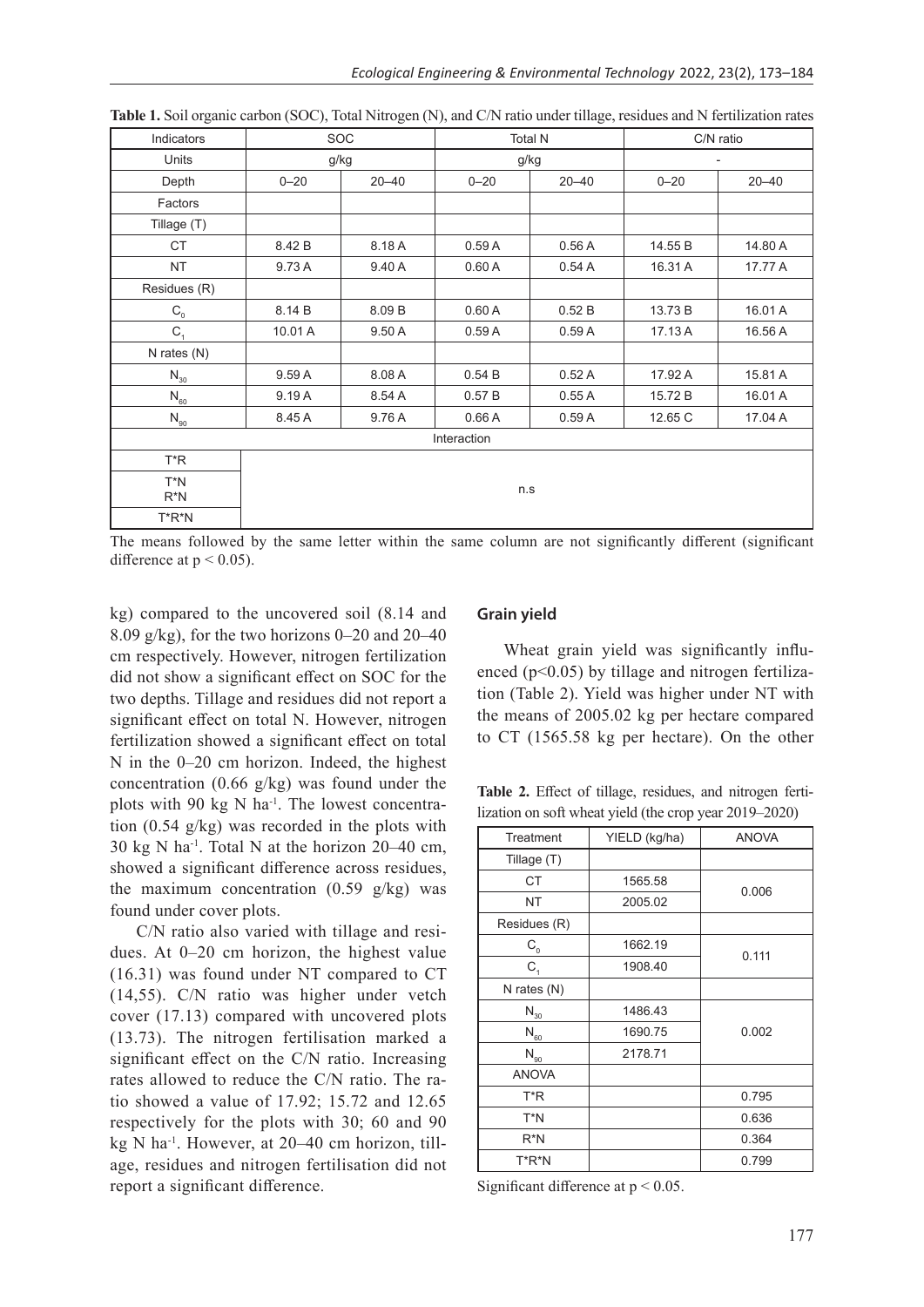hand, a higher grain yield was found at 90 kg N ha<sup>-1</sup> (2178.71 kg/ha) and the lowest at 30 kg N ha-1(1486.43 kg/ha). Residues showed an insignificant effect on grain yield  $(p>0.05)$ . The interaction between tillage, residues and N rates didn't show any significant effect on yield.

# **Evaluation of soil quality using the indexing methods**

# *Principal component analysis*

Principal component analysis (PCA) was done for 8 physicochemical indicators (Table 3). At the horizon 0–20 cm, the PCA results indicated four main components with eigenvalues ≥1 and explained 80.56% of the total variance from the total data set (TDS) (Table 3). The first main component (PC1) explained 28.76% of the total variance. PC2 and PC3 explained 22,02% and 16.27% of the total variance, respectively. The

last PC4 explained 13.53% of the total variance. The selected indicators from PC1 were SOC and C/N ratio. However, a strong Pearson correlation (Table 4) was found between these two parameters, SOC was chosen as MDS. Exchangeable K ( $k_{exg}$ ) and Na were chosen from PC2 and  $k_{\text{evo}}$  was included in MDS after Pearson's correlation. From PC3,  $P_{\text{avb}}$  and pH were selected and only  $P_{\text{sub}}$  was considered in MDS based on Pearson.s correlation. EC and total N were selected from PC4 and the correlation between these two indicators shows no relationship and therefore these two indicators were retained in MDS. The indicators retained in MDS after the multivariate correlation (Table 4) are SOC,  $K_{\text{exp}}$ and total N, EC, respectively from PC1, PC2 and PC4. For the horizon 20–40 cm, PCA reported four PCs with eigenvalues  $\geq 1$  (Table 3), these PCs explained 82.76% of the total variance. PC1, PC2, PC3 and PC4 respectively explained 33.5%, 19%, 17.28% and 12.95% of the total

**Table 3.** Principal component (PC) analysis of soil quality indicators for the two soil depths 0–20 and 20–40 cm

| Depth (cm)               | $0 - 20$<br>$20 - 40$ |                 |                 |          |                 |                 |                 |          |  |
|--------------------------|-----------------------|-----------------|-----------------|----------|-----------------|-----------------|-----------------|----------|--|
| Component                |                       |                 |                 |          |                 |                 |                 |          |  |
| Principal components     | PC <sub>1</sub>       | PC <sub>2</sub> | PC <sub>3</sub> | PC4      | PC <sub>1</sub> | PC <sub>2</sub> | PC <sub>3</sub> | PC4      |  |
| Eigenvalue               | 2.88                  | 2.20            | 1.63            | 1.35     | 2.68            | 1.52            | 1.38            | 1.04     |  |
| Variance explained %     | 28.77                 | 22.01           | 16.27           | 13.52    | 33.53           | 18.1            | 17.28           | 12.95    |  |
| Cumulative %             | 28.77                 | 50.77           | 67.04           | 80.56    | 33.53           | 52.53           | 69.81           | 82.78    |  |
| рH                       | 0.042                 | $-0.113$        | $-0.722$        | 0.073    | 0.185           | 0.052           | $-0.172$        | 0.888    |  |
| $EC$ ( $\mu$ s/cm)       | $-0.240$              | $-0.057$        | 0.233           | 0.624    | $-0.161$        | 0.869           | $-0.057$        | $-0.188$ |  |
| SOC (g/kg)               | 0.964                 | 0.022           | 0.126           | $-0.148$ | 0.915           | $-0.051$        | 0.039           | 0.256    |  |
| Total N (g/kg)           | $-0.150$              | $-0.103$        | 0.137           | $-0.848$ | $-0.338$        | $-0.303$        | 0.537           | 0.465    |  |
| C/N                      | 0.873                 | 0.059           | $-0.136$        | 0.403    | 0.953           | 0.138           | $-0.239$        | $-0.050$ |  |
| $P_{\text{avb}}$ (mg/kg) | 0.216                 | 0.135           | 0.774           | 0.252    | $-0.279$        | $-0.639$        | 0.411           | $-0.192$ |  |
| Na (mg/kg)               | $-0.019$              | 0.511           | $-0.644$        | 0.094    | 0.302           | 0.646           | 0.449           | 0.313    |  |
| $K_{\rm exa}$ (mg/kg)    | 0.041                 | 0.983           | 0.074           | 0.020    | $-0.076$        | $-0.015$        | 0.892           | $-0.201$ |  |

**Table 4.** Pearson correlation coefficient for highly weighted parameters in the Principal for the horizon 0–20 cm

| $0 - 20$ cm                                               | pH        | EC       | <b>SOC</b> | <b>Total N</b> | C/N   | $P_{\underline{\text{avb}}}$ | Na       | $K_{\underline{exg}}$ |
|-----------------------------------------------------------|-----------|----------|------------|----------------|-------|------------------------------|----------|-----------------------|
| pH                                                        |           |          |            |                |       |                              |          |                       |
| <b>CE</b>                                                 | 0.006     |          |            |                |       |                              |          |                       |
| <b>SOC</b>                                                | $-0.039$  | $-0.176$ | 1          |                |       |                              |          |                       |
| <b>TN</b>                                                 | $-0.008$  | $-0.145$ | 0.063      |                |       |                              |          |                       |
| C/N                                                       | 0.077     | $-0.064$ | $0.738**$  | $-0.544**$     | 1     |                              |          |                       |
| $P_{\underline{\text{avb}}}$                              | $-0.317*$ | 0.259    | 0.267      | $-0.085$       | 0.134 |                              |          |                       |
| Na                                                        | $0.293*$  | 0.021    | $-0.060$   | $-0.105$       | 0.102 | $-0.326*$                    |          |                       |
| $K_{\text{exg}}$                                          | $-0.209$  | $-0.037$ | 0.059      | $-0.119$       | 0.078 | $0.331*$                     | $0.327*$ |                       |
| *Correlation is significant at the 0.05 level (2-tailed)  |           |          |            |                |       |                              |          |                       |
| **Correlation is significant at the 0.01 level (2-tailed) |           |          |            |                |       |                              |          |                       |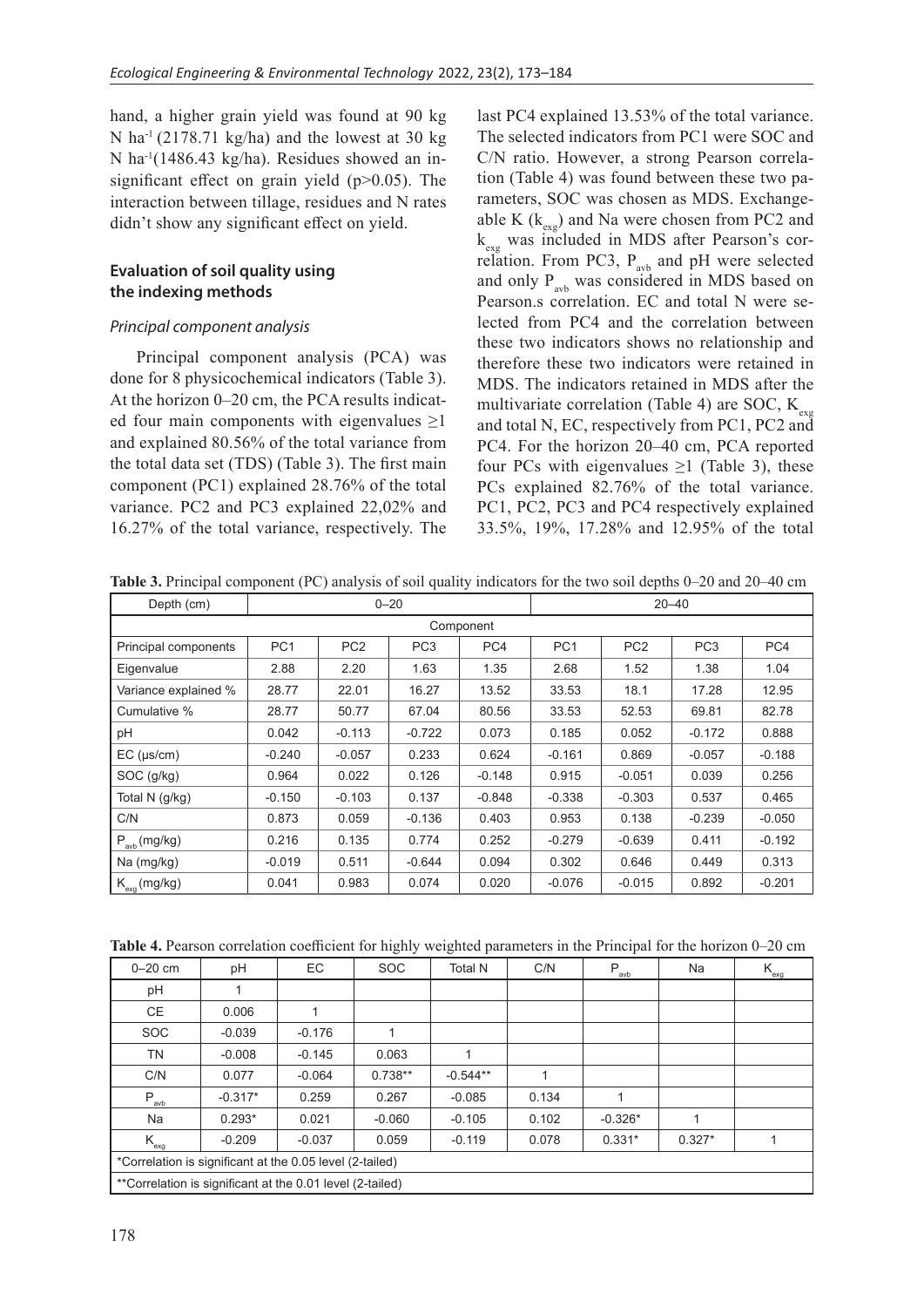| 20-40 cm                                                  | рH       | EC         | <b>SOC</b> | <b>Total N</b> | C/N         | $P_{\underline{\text{avb}}}$ | Na    | $K_{\underline{\text{exg}}}$ |
|-----------------------------------------------------------|----------|------------|------------|----------------|-------------|------------------------------|-------|------------------------------|
| pH                                                        |          |            |            |                |             |                              |       |                              |
| <b>CE</b>                                                 | $-0.153$ |            |            |                |             |                              |       |                              |
| <b>SOC</b>                                                | $0.317*$ | $-0.143$   |            |                |             |                              |       |                              |
| <b>TN</b>                                                 | 0.074    | $-0.203$   | $-0.006$   | $\mathbf{1}$   |             |                              |       |                              |
| C/N                                                       | 0.190    | 0.024      | $0.850**$  | $-0.502**$     |             |                              |       |                              |
| $P_{\underline{a}vb}$                                     | $-0.237$ | $-0.413**$ | $-0.285*$  | $0.306*$       | $0 - 414**$ | 1                            |       |                              |
| Na                                                        | $0.295*$ | $0.327*$   | 0.259      | $-0.034$       | 0.238       | $-0.252$                     |       |                              |
| $K_{\text{exq}}$                                          | $-0.256$ | $-0.062$   | $-0.130$   | $0.328*$       | $-0.282$    | $0.333*$                     | 0.221 |                              |
| *Correlation is significant at the 0.05 level (2-tailed)  |          |            |            |                |             |                              |       |                              |
| **Correlation is significant at the 0.01 level (2-tailed) |          |            |            |                |             |                              |       |                              |

**Table 5.** Pearson correlation coefficient for highly weighted parameters in the Principal component for the horizon 20–40 cm

variance. The indicators selected and retained in MDS after the multivariate correlation (Table 5) are C/N, EC,  $K_{\text{avg}}$  and pH.

# *Scoring the MDS and SQIs calculation*

The soil quality indices were calculated for the indicators selected in MDS for the two horizons studied (0–20 and 20–40 cm). The MDS was then transformed based on the non-linear scoring functions, considering the contribution of the MDS in the soil functions. The "more is better" criteria was applied to soil pH, when the pH values in all treatments are less than 7 or "less is better" when the pH values are greater than 7. The "more is better" criteria has been applied for SOC,  $K_{\text{exg}}$  and total N for

their positive influence at high concentrations on agricultural production. "less is better" criteria has been applied for EC and C/N since the high values of these indicators are considered destructive of soil quality (Wienhold et al., 2006). After scoring the MDS, the final step is to combine the MDS indicators into the index methods (Fig. 1), the non-linear additive method (ANL) and the non-linear weighted method (WNL). Two indices were compared the non-linear additive index  $(SQI_{ANI})$  and the non-linear weighted index  $(SQI<sub>WNI</sub>)$  (Qi et al., 2009). Our results showed that the mean values of the SQIs studied indicate a low to medium soil quality at the 0–20 cm soil and medium soil quality at 20–40 cm.

Parameter SQI<sub>ANL</sub> SQI<sub>ANL</sub> SQI<sub>ANL</sub> SQI<sub>WNL</sub> depth (cm) 0–20 20–40 0–20 20–40 Factors Tillage (T)  $\begin{array}{|c|c|c|c|c|c|}\hline \text{CT} & \hspace{1.5cm} & 0.46 \text{ B} & \hspace{1.5cm} & 0.59 \text{ A} & \hspace{1.5cm} & 0.53 \text{ B} & \hspace{1.5cm} & 0.57 \text{ A} \ \hline \end{array}$ NT 0.52 A 0.64 A 0.60 A 0.59 A Residues (R)  $\mathsf{C}^{}_{\!0}$  , and the contract of the contract of the contract of the contract of the contract of the contract of the contract of the contract of the contract of the contract of the contract of the contract of the con  $\mathsf{C}^{}_{\!{}_1} \qquad \qquad \begin{array}{c|c|c|c|c|c} \mathsf{0.5A} & & \mathsf{0.64A} & & \mathsf{0.60A} & & \mathsf{0.66A} \end{array}$ N rates (N) N<sub>30</sub> | 0.48 A | 0.61 A | 0.58 A | 0.58 A  ${\sf N}_{_{60}}$   $\hskip1cm \vert \qquad 0.5{\sf A} \qquad \vert \qquad 0.62{\sf A} \qquad \vert \qquad 0.58{\sf A} \qquad \vert \qquad 0.59{\sf A}$  ${\sf N}_{_{90}}$  , and the contract of the contract of the contract of the contract of the contract of the contract of the contract of the contract of the contract of the contract of the contract of the contract of the contract Interactions T\*R n.s T\*N R\*N T\*R\*N

**Table 6.** Soil quality index (SQI) across tillage, crop Residue and N fertilization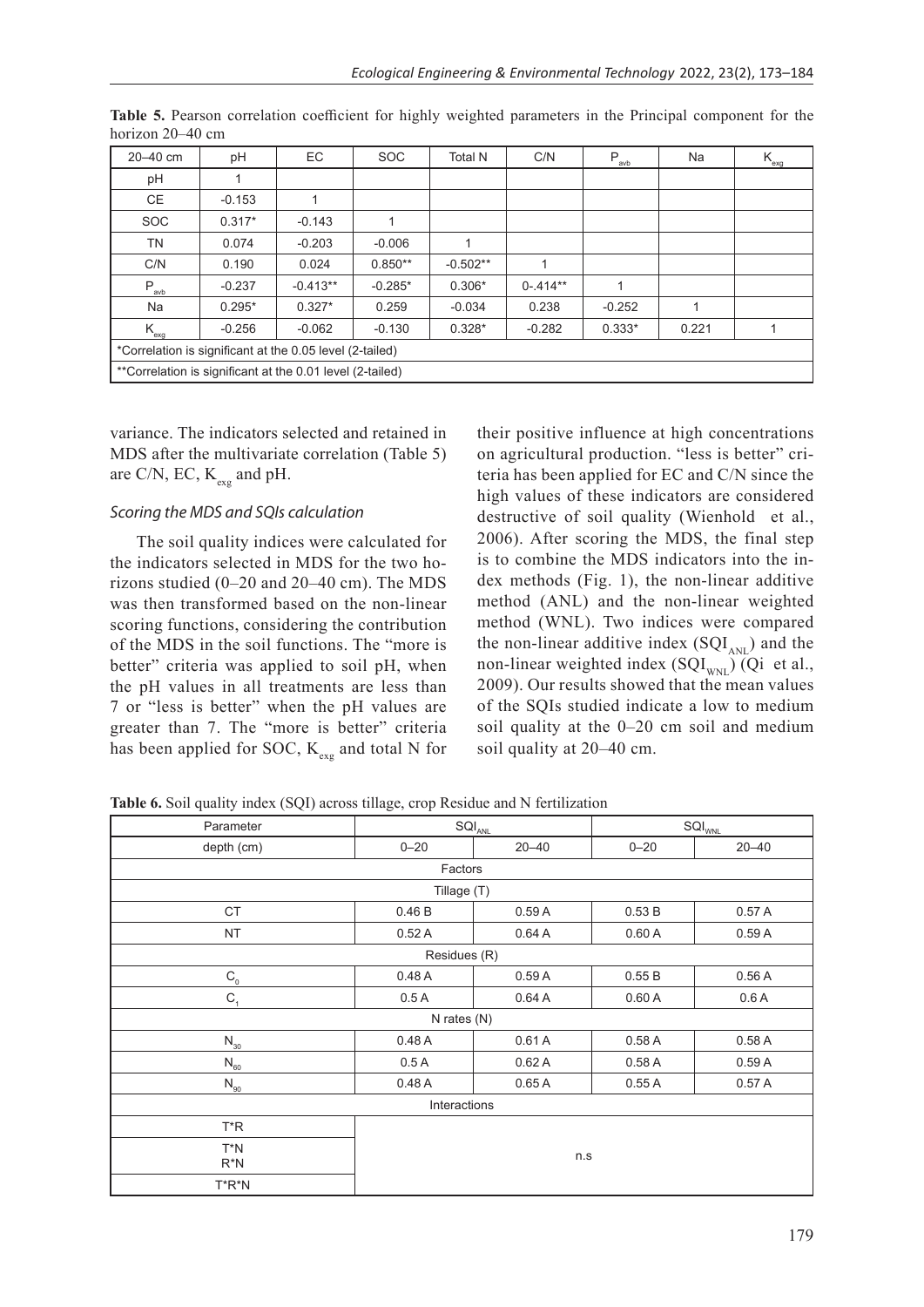# **Soil quality evaluation**

Differences in  $SQL_{ANL}$  across tillage were found at 0–20 cm under soft wheat crop, NT revealed a higher  $SQL_{ANL}$  score (0.52) than the CT (0.46). However, residues and N fertilization and their interaction did not show any significant effect on  $SQL_{ANL}$ . At the 20–40 cm horizon, tillage, residues and nitrogen fertilization did not report a significant effect on  $SQL_{ANL}$  (Table 6).

 $SQL_{\text{WNL}}$  at 0–20 cm showed a significant difference between tillage and residues. NT showed a higher score (0.6) than CT (0.54). The plots under vetch cover reported a higher  $SQL_{WNI}$  score (0.59) than the uncovered plots (0.55). However, nitrogen fertilization showed an insignificant difference on  $SQL_{\text{w}N}$ . At 20–40 cm, tillage, residue and nitrogen fertilization did not report a significant difference on  $SQL_{WNI}$  (Table 6).

#### **SQI validation**

The two soil quality indexing methods used in assessing soil quality under the experimental plots were evaluated based on the SQIs correlation with the wheat grain yield, and the sensitivity index (S).

The correlation coefficients (Table 6) between  $\text{SQL}_{\text{ANL}}$ ,  $\text{SQL}_{\text{WNL}}$  and the grain yield are generally low for the two depths  $(r \le 0.2)$ . The sensitivity (Tab.6) of the different indexing method decreases in the following order:  $SQL_{\text{WNL 20-40}}$  >  $SQL_{\text{WNL 0-20}}$  >  $\text{SQL}_{\text{ANLO-20}} > \text{SQL}_{\text{ANLO-40}}$ .  $\text{SQL}_{\text{ANLO-40}}^{\text{INLO-20}}$  had a thinner range and therefore had the lowest sensitivity, while SQI-WNL had a wider range and therefore higher sensitivity. Thus,  $SQL_{\text{WNL}}$  was the most sensitive and the best correlated with soft wheat grain yield.

# **DISCUSSION**

# **The effect of tillage, residues management and nitrogen fertilization on SOC, total N, C/N ratio and grain yield**

In this long-term experiment (10 years), SOC in the 0–20 cm increased under NT compared to CT. This complies with many studies showing that SOC decrease under intensive soil tillage, due to rapid decomposition of organic matter (Lal, 2002 ; Busari et al., 2015). Similar results were found in previous studies which reported that SOC mineralization are reduced compared to conventional tillage (Alvarez and Steinbach, 2009; Blanco-Moure et al., 2013; Goleman, Boyatzis and Mckee, 2019; Xu et al., 2019). Moussadek et al. (2011); Laghrour et al. (2015) detected the improvement of SOC under NT at the soil surface after 7 and 10 years of experimentation. Same results realize by several auteurs (Bessam and Mrabet, 2003; Mrabet and Ibno-Namr, 2008; Mrabet et al., 2012). On the other hand, surface crop residues have improved SOC and total N in this study. Some authors have portrayed a positive correlation between SOC, total N and residues and that the humus is one of source of carbon and nitrogen in the soils (Rasmussen and Collins, 1991; Naman et al., 2015). The highest value of the C/N ratio was reported under NT, explains the slow decomposition of residues due to changes in environmental conditions (oxygenation, temperature, humidity) (Mrabet et al., 2001; Blanco-Canqui and Lal, 2008; Askari and Holden, 2015).

Intensive agricultural practices have been associated with reduced SOC and total N and an increase in C/N ratio, leading to soil quality degradation and lower crop productivity. The effect of this intensity influenced each indicator differently, chemical indicators such as SOC and total N reacting to change at medium intensity and physical properties reacting at high intensity. Difference in C/N ratio between intensity classes could reflect the impact on organic matter intake and decomposition rate (Mary et al., 1996; Karaca et al., 2010; Askari and Holden, 2014). Our results show that grain yield increased under NT and fertilization in response to SOC and NT improvement (Cassman, 1999; Quiroga et al., 2006; Alvarez and Steinbach, 2009) confirmed these results in their studies.

# **SQI under tillage, nitrogen fertilization and residues**

No-till systems have the ability to reduce the negative effects of agricultural intensification on soil properties. However, the knowledge of longterm impacts of no-till systems on all the soil properties is insufficient. It is essential to know which soil quality indicators are the most sensitive to management practices in each particular environment (Sokolowski et al., 2020). SQI is one of the powerful tools to determine which soil indicators affect the most of the soil quality.

PCA and Pearson correlation indicated that SOC,  $K_{\text{av}}$ , total N and EC are the key indicators that contribute to soil quality for the horizon 0–20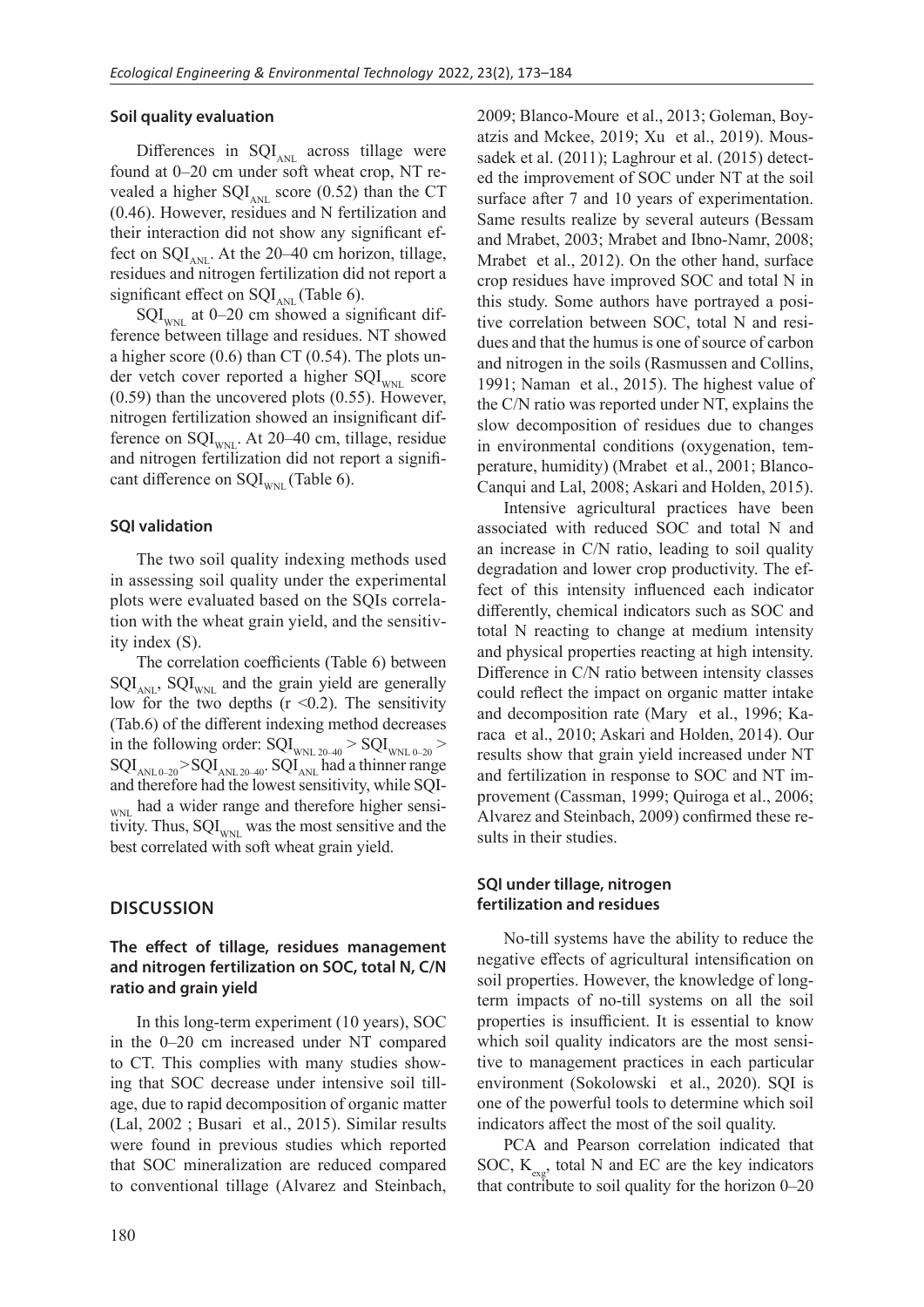| Depth (cm) | Indices                       | Range         | Sensitivity |       |
|------------|-------------------------------|---------------|-------------|-------|
| $0 - 20$   | $\textsf{SQL}_{\textsf{ANL}}$ | $0.30 - 0.62$ | 2.06        | 0.086 |
|            | <b>SQI<sub>WNL</sub></b>      | $0.36 - 0.75$ | 2.08        | 0.046 |
|            | $\mathsf{SQL}_{\mathsf{ANL}}$ | $0.44 - 0.81$ | 1.84        | 0.015 |
| $20 - 40$  | SQI <sub>WNL</sub>            | $0.37 - 0.80$ | 2.16        | 0.105 |

**Table 7.** Evaluation of soil quality indices (SQI) using Pearson correlation and sensitivity coefficient

cm and C/N, CE,  $K_{\text{exg}}$  and pH for the horizon 20– 40 cm. These indicators were considered to be the most sensitive to changes in agricultural practices in the experimental field. Common soil quality indicators were included in our MDS list were mentioned by several researchers (Masto et al., 2007; Qi et al., 2009; Li et al., 2013; Mukherjee and Lal, 2014; Mbuthia et al., 2015; Bilgili, Küçük and Van Es, 2017; Amorim et al., 2020).  $SQL_{\text{AM}}$ and  $\text{SQL}_{\text{wnt}}$  could differentiate soil quality across tillage systems at the soil surface 0–20 cm. NT showed higher soil quality compared to CT (Aziz, Mahmood and Islam, 2013) confirmed these results and showed that SQI improved under No-till and reduced under conventional tillage overtime. Related mainly to the effect of SOC and NT included in MDS on soil quality. In our study  $SQL_{\text{wNI}}$ under vetch cover was higher at 0–20 cm indicating good soil quality compared to uncovered soil, which has also been observed by (Mbuthia et al., 2015). However,  $SQL_{ANL}$  couldn't differentiate between soil quality across crop residues. According to these results, the  $SQL_{WNI}$  approach was more effective to show the differences in soil quality under the treatments studied than the  $SQL_{ANL}$  approach. The weighted method had the best discrimination and the greater sensitivity in assessing soil quality under different land-use treatments compared to the additive method (Askari and Holden, 2015; Yu et al., 2018). Furthermore, the index evaluation through the sensitivity index and the correlation coefficients showed that  $SQL_{\text{WNL}}$  was the most sensitive and the best correlated with the grain yield.

# **CONCLUSION**

From 10 years of experimentation in the semiarid region of Morocco, the results indicated that no-tillage and residue management positively improved SOC and total N and reduced residues mineralization, which led to increased soil productivity and improved soil quality. This improvement was noticed especially in the topsoil (0–20 cm). However, these indicators alone do not control soil quality, and their intercorrelations must be taken into account, since soil nutrient availability and soil quality are also affected by other soil indicators. The assessment of soil quality through SQI and using the non-linear scoring function. PCA and correlation were used to extract the MDS (SOC,  $K_{\text{exp}}$ , Total N, C/N, pH and EC) that have the greatest impact on soil quality. These MDS were transformed and integrated into the index equations based on two methods ANL and WNL.  $\text{SQL}_{\text{WNL}}$  and  $\text{SQL}_{\text{ANL}}$  showed an improvement in soil quality under no-till, while  $SQL_{\text{WNL}}$  indicated a higher soil quality under residue. The sensitivity index and correlation between SQIs and soft wheat grain yield reported that  $SQL_{\text{WNL}}$  was most correlated with a greater range and therefore a higher sensitivity. Thus, it has a better ability to differentiate the soil quality among the studied treatments. As a result, the non-linear weighted scoring method was considered as the appropriate method to assess the soil quality within the experimental site.

#### **Acknowledgements**

The authors thank all the staff of the National Institute of Agronomic Research Settat-Maroc, for their technical assistance.

#### **REFERENCES**

- 1. Aboutayeb R., Yousfi B., El Gharras O. 2020. Impact of No-Till on physicochemical properties of Vertisols in Chaouia region of Morocco. Eurasian Journal of Soil Science, 9(2), 140–150.
- 2. Alahiane K. 2020. Impact du changement climatique sur les systèmes de culture et mécanismes d'adaptation dans la plaine de Abda-Ahmar. Ph. D. Thèse, Faculté des sciences et techniques, Hassan 1er Settat, Maroc.
- 3. Alvarez R., Steinbach H.S. 2009. A review of the effects of tillage systems on some soil physical properties, water content, nitrate availability and crops yield in the Argentine Pampas. Soil and Tillage Research, 104(1), 1–15.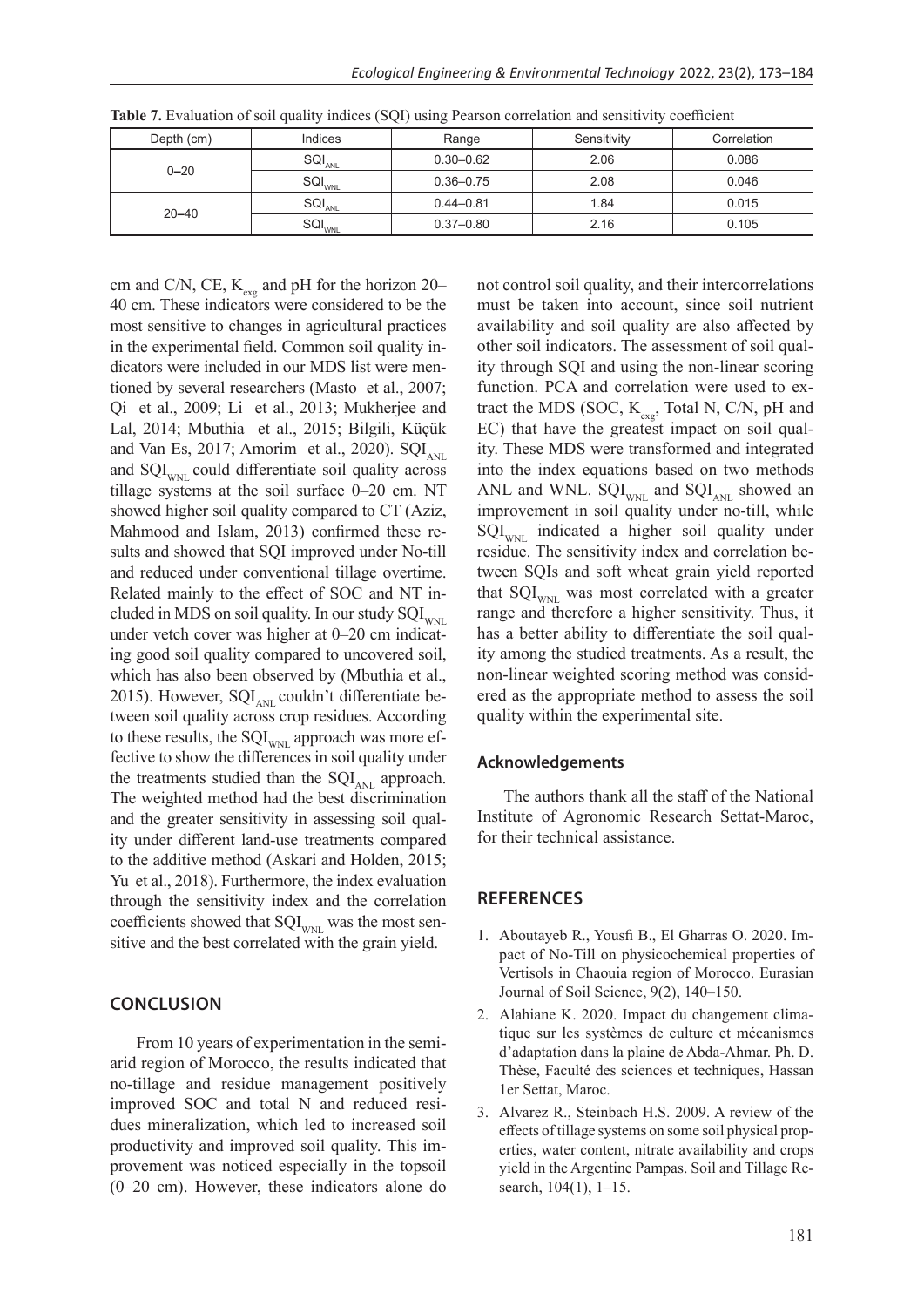- 4. Álvaro-Fuentes J., et al. 2008. Aggregate breakdown during tillage in a Mediterranean loamy soil. Soil and Tillage Research, 101(1–2), 62–68.
- 5. Amorim H.C.S., et al. 2020. Soil quality indices based on long‐term conservation cropping systems management. Agrosystems, Geosciences & Environment, 3(1), 1–13.
- 6. Andrews S., et al. 2002. On-Farm assessment of soil quality in California.s Central Valley. Agron. J., 94, 12–23.
- 7. Andrews S., Carroll C. 2001. Designing a Soil Quality Assessment Tool for Sustainable Agroecosystem. Ecological Society of America, 11(6), 1573–1585.
- 8. Andrews S., Karlen D.L., Mitchell J.P. 2002.A comparison of soil quality indexing methods for vegetable production systems in Northern California, 90, 25–45.
- 9. Armenise E., et al. 2013. Developing a soil quality index to compare soil fitness for agricultural use under different managements in the Mediterranean environment. Soil & Tillage Research, 130, 91–98.
- 10. Askari M.S., Holden N.M. 2014. Indices for quantitative evaluation of soil quality under grassland management. Geoderma, 230–231, 131–142.
- 11. Askari M.S., Holden N.M. 2015. Quantitative soil quality indexing of temperate arable management systems. Soil & Tillage Research, 150, 57–67.
- 12. Aziz I., Mahmood T., Islam K.R. 2013. Effect of long-term no-till and conventional tillage practices on soil quality. Soil and Tillage Research, 131, 28–35.
- 13. Barbera V., et al. 2012. Long-term cropping systems and tillage management effects on soil organic carbon stock and steady state level of C sequestration rates in a semi-arid environment. Land Degradation & Development, 23(1), 82–91.
- 14. Bessam F., Mrabet R. 2003. Long-term changes in soil organic matter under conventional tillage and no-tillage systems in semi-arid Morocco. Soil Use and Management, 19(2), 139–143.
- 15. Bilgili A., Küçük Ç., Van Es H. 2017. Assessment of the quality of the Harran Plain soils under long-term cultivation. Environmental monitoring and assessment, 189(9), 1-15.
- 16.Blanco-Canqui H., Lal R. 2008. No-tillage and soil-profile carbon sequestration: An on-farm assessment.SSSAJ, 72(3), 693–701.
- 17. Blanco-Moure N., et al. 2013. Long-term no-tillage effects on particulate and mineral-associated soil organic matter under rainfed Mediterranean conditions. Soil Use and Management, 29(2), 250–259.
- 18. Bradford J., Peterson G. 2000. Conservation tillage. Handbook of soil science, 247–270.
- 19. Bremner J., Mulvaney C. 1992. Nitrogen total 1 in: Page, A.L., Mille, R.H., and Keeney D.R. Agronomy 9., Soil Sci. Soc. Am. 2nd edn, (2), 595–624.
- 20. Büchi L., et al. 2017. Long and short-term changes in crop yield and soil properties induced by the reduction of soil tillage in a long-term experiment in Switzerland. Soil and Tillage Research, 174, 120–129.
- 21. Cassman K.G. 1999. Ecological intensification of cereal production systems: Yield potential, soil quality, and precision agriculture., Proceedings of the National Academy of Sciences, 96(11), 5952–5959.
- 22.Chen Y., et al. 2013. Minimum Data Set for Assessing Soil Quality in Farmland of Northeast China. Pedosphere: An International Journal, 23(5), 564–576.
- 23. Cwalina-Ambroziak B., et al. 2016. The health status and yield of winter rapeseed (Brassica napus L.) grown in monoculture and in crop rotation under different agricultural production systems, 62(12), 1722–1732.
- 24. Edrisi S.A., Tripathi V., Abhilash P.C. 2019. Performance analysis and soil quality indexing for Dalbergia sissoo Roxb. Grown in marginal and degraded land of eastern Uttar Pradesh, India. Land, 8(4), 63.
- 25. Goleman D., Boyatzis R., Mckee A. 2019. The effect of conservation agriculture practices on soil quality and crop productivity under contrasting smallholder farming systems in western Kenya and eastern Uganda. Journal of Chemical Information and Modeling, 53(9), 1689–1699.
- 26. Govaerts B., Sayre K.D., Deckers J. 2006. A minimum data set for soil quality assessment of wheat and maize cropping in the highlands of Mexico. Soil and Tillage Research, 87(2), 163–174.
- 27. Harker K.N., et al. 2016 .Diverse Rotations and Optimal Cultural Practices Control Wild Oat (Avena fatua). Weed Science, 64(1), 170–180.
- 28. Ibno-Namr K., Mrabet R. 2004. Influence of agricultural management on chemical quality of a clay soil of semi-arid Morocco. Journal of African Earth Sciences, 39(3–5), 485–489.
- 29. Karaca A., et al. 2010. Soil Enzymes as Indication of Soil Quality. In Soil enzymology, Springer, 119–148.
- 30. Kay B.D., VandenBygaart A.J. 2002. Conservation tillage and depth stratification of porosity and soil organic matter. Soil and Tillage Research, 66(2), 107–118.
- 31. Kladivko E.J. 2001.Tillage systems and soil ecology. Soil and Tillage Research, 61(1–2), 61–76.
- 32. Knapp S., Heijden M.G.A. van der. 2018 .A global meta-analysis of yield stability in organic and conservation agriculture. Nature Communications, 9(1), 1–9.
- 33. De La Fuente E.B., Suárez S.A. 2008. Problemas ambientales asociados a la actividad humana: La agricultura., Ecologia Austral, 18(3), 239–252.
- 34. Laghrour M. et al. 2015. Impact du semis direct sur les propriétés physiques d'un sol argileux au Maroc central. Journal of Materials and Environmental Science, 6(2), 391–396.
- 35. Laghrour M. et al. 2016. Long and midterm effect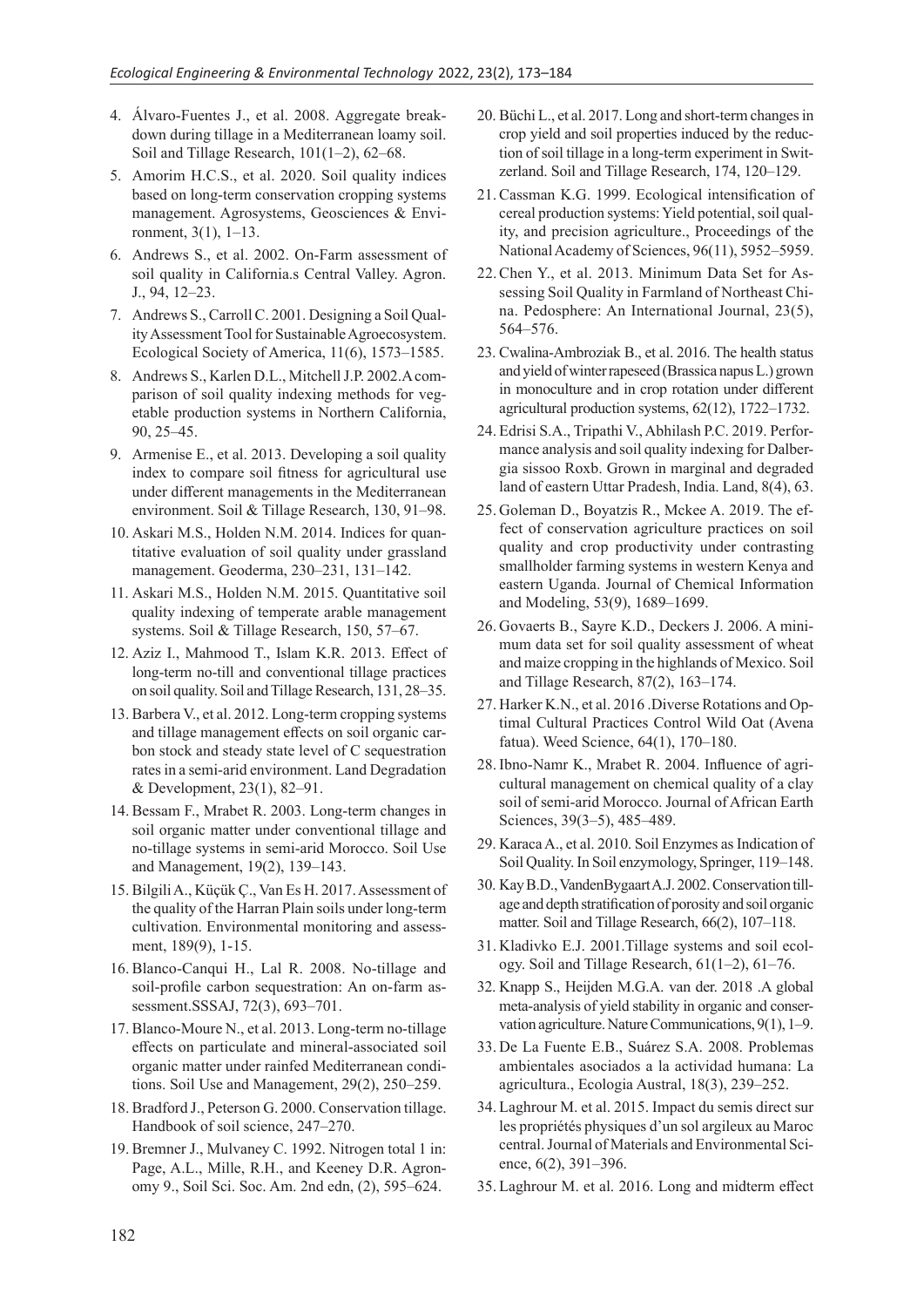of conservation agriculture on soil properties in dry areas of Morocco. Applied and Environmental Soil Science, 2016, 9.

- 36. Lal R. 2002. Soil carbon dynamics in cropland and rangeland, in Environmental Pollution, 353–362.
- 37. Larson W., Pierce F. 1991. Conservation and enhancement of soil quality. In: Wolf, K., et al. (Eds.), Evaluation for Sustainable Land Management Contaminated Soil 88. Kluwer Academic Publishers, Dordrecht, Netherlands, 1495–1503.
- 38. Li P., et al. 2013. Development of biological soil quality indicator system for subtropical China. Soil and Tillage Research, 126, 112–118.
- 39. Liu X., et al. 2012. Overview of Mollisols in the world: Distribution, land use and management, 383–402.
- 40. Macholdt J., Honermeier B. 2017. Yield stability in winter wheat production: a survey on German farmers and advisor views. Agronomy, 7(3), 45.
- 41. Malik R.S., et al. 2015. Dynamic crop sequencing in Western Australian cropping systems. Crop and Pasture Science, 66(6), 594–609.
- 42. Mary B., et al. 1996. Interactions between decomposition of plant residues and nitrogen cycling in soil. Plant and Soil, 181(1), 71–82.
- 43. Marzaioli R., et al. 2010. Soil quality in a Mediterranean area of Southern Italy as related to different land use types. Applied Soil Ecology, 44(3), 205–212.
- 44. Masto R.E. et al. 2007. Soil quality response to longterm nutrient and crop management on a semi-arid Inceptisol., Agriculture, Ecosystems and Environment, 118(1–4), 130–142.
- 45. Masto R.E., et al. 2008. Alternative soil quality indices for evaluating the effect of intensive cropping, fertilisation and manuring for 31 years in the semiarid soils of India. Environmental Monitoring and Assessment, 136(1–3), 419–435.
- 46. Mbuthia L.W., et al. 2015. Long term tillage, cover crop, and fertilization effects on microbial community structure, activity: Implications for soil quality. Soil Biology and Biochemistry, 89, 24–34.
- 47. McGrath D., Zhang C. 2003. Spatial distribution of soil organic carbon concentrations in grassland of Ireland. Applied Geochemistry, 18(10), 1629–1639.
- 48. Meng Q., et al. 2017. Soil quality as affected by long-term cattle manure application in solonetzic soils of Songnen Plain. Transactions of the Chinese Society of Agricultural Engineering, 33(6), 84–91.
- 49. Moussadek R., et al. 2011. Impact of tillage and residue management on the soil properties and water erosion of a Mediterranean Vertisol. Canadian Journal of Soil Science, 91(4), 627–635.
- 50. Moussadek R., et al. 2014. Tillage system affects soil organic carbon storage and quality in central Morocco. Applied and Environmental Soil Science, 2014.
- 51. Mrabet R. 1997. Crop residue management and tillage systems for water conservation in a semi-arid area of Morocco. colorado state university.
- 52. Mrabet R., et al. 2001. Soil chemical quality changes and implications for fertilizer management after 11 years of no-tillage wheat production systems in Semi-arid Morocco. Land Degradation and Development, 12(6), 505–517.
- 53. Mrabet R., et al. 2012. Conservation agriculture in dry areas of Morocco. Field Crops Research, 132, 84–94.
- 54. Mrabet R., Ibno-Namr K. 2008. Influence du système de travail du sol et de la rotation sur le statut organique d'un sol argileux dans le Maroc semiaride., Al Awamia, 212(0), 61–82.
- 55. Mukherjee A., Lal R. 2014. Comparison of soil quality index using three methods. PLOS ONE, 9(8), e105981, 1-15.
- 56. Mukhopadhyay S., et al. 2016. Soil quality index for evaluation of reclaimed coal mine spoil. Science of the Total Environment, 542, 540–550.
- 57. Naman F., et al. 2015. Bilan humique des sols sous intensification agricole: Cas des sols du périmetre irrigué des Doukkala au Maroc. Journal of Materials and Environmental Science, 6(12), 3574–3581.
- 58. Olsen S., et al. 1954. Estimation of available phosphorus in soils by extraction with sodium bicarbonate. Dept. Agric, (939), 19.
- 59. Pittelkow C.M., et al. 2015. When does no-till yield more? A global meta-analysis. Field Crops Research, 183, 156–168.
- 60. Qi Y., et al. 2009. Evaluating soil quality indices in an agricultural region of Jiangsu Province, China. Geoderma, 149(3–4), 325–334.
- 61. Quiroga A., et al. 2006. Barley yield response to soil organic matter and texture in the Pampas of Argentina. Soil and Tillage Research, 90(1–2), 63–68.
- 62. Raiesi F. 2017. A minimum data set and soil quality index to quantify the effect of land use conversion on soil quality and degradation in native rangelands of upland arid and semi-arid regions. Ecological Indicators, 75, 307–320.
- 63. Rangel-Peraza J.G., et al. 2017. Robust Soil Quality Index for Tropical Soils Influenced by Agricultural Activities, Journal of Agricultural Chemistry and Environment, 6(04), 199.
- 64. Rasmussen P.E., Collins H.P. 1991. Long-Term Impacts of tillage, fertilizer, and crop residue on Soil Organic Matter in temperate semi-arid Regions. Advances in Agronomy, 45(C), 93–134.
- 65.Ray S., et al. 2014. Soil and land quality indicators of the Indo-Gangetic. Plains of India., Current Science, 107, 1470–1486.
- 66. Schoenau J.J., Campbell C.A. 1996. Impact of crop residues on nutrient availability in conservation